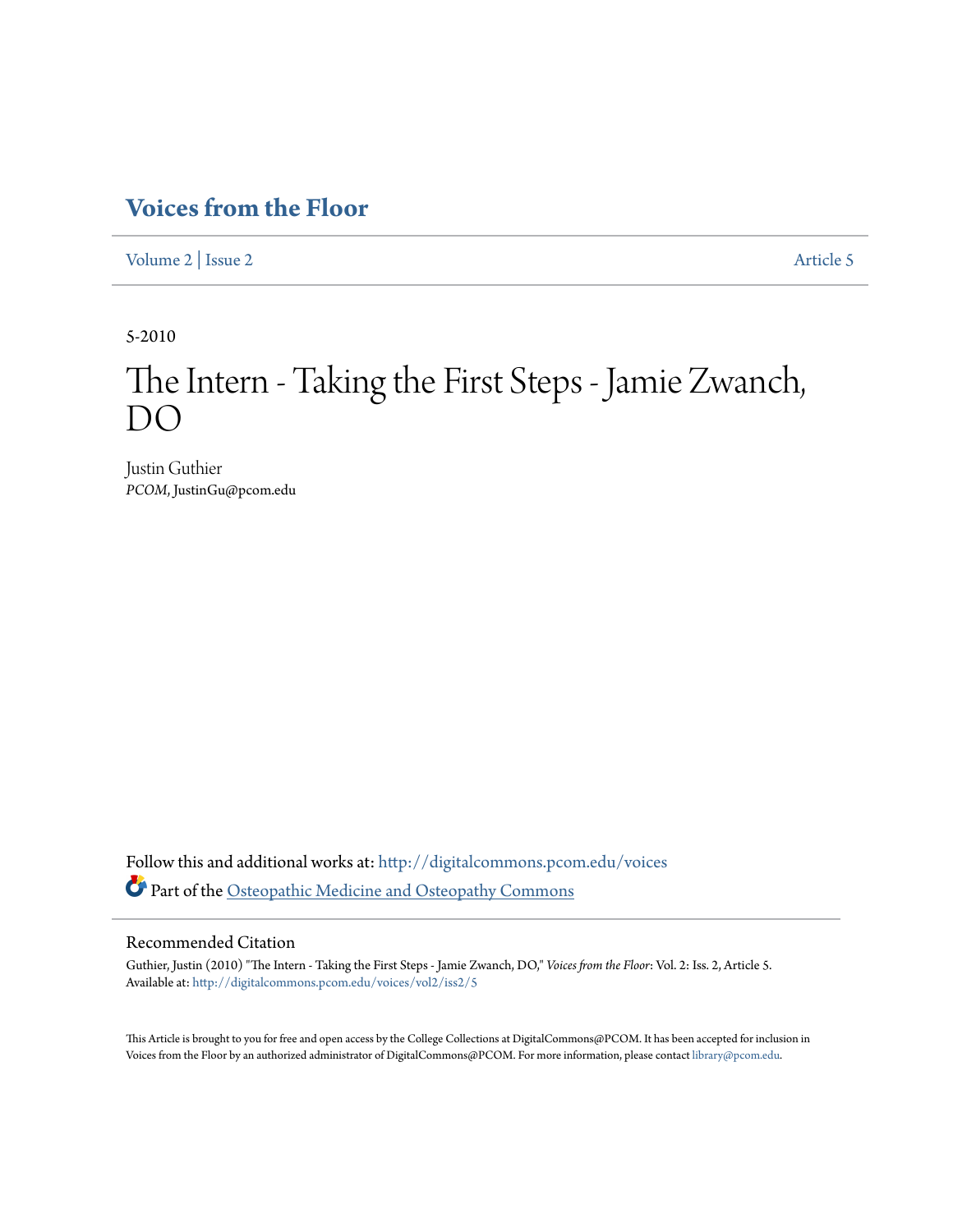$\ddot{\phantom{0}}$  $\bar{\gamma}$ 



Roxborough Memorial Hospital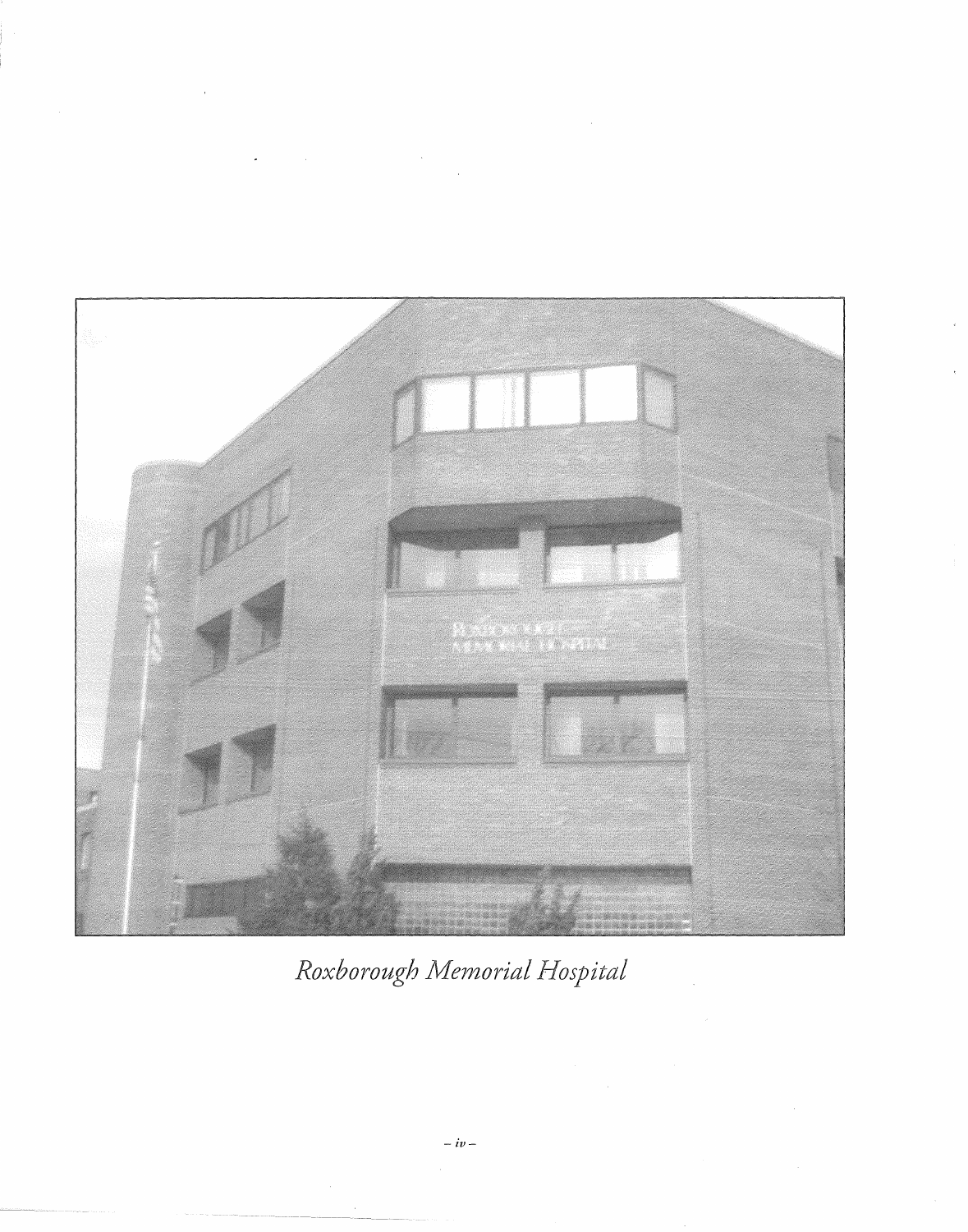## *1he Intern* - *Taking the First Steps -Jamie Zwanch)* 0

#### Written by Guthier, OMS-III

I first started thinking about becoming a surgeon when I was in grade school. It seems fairytale-ish, but it is the truth. For many years I worked towards my goal of becoming a physician and now I have begun my graduate medical training in Surgery in Dr Sesso's General Surgery Residency program. The path to where I am today was long and arduous but I have learned a great deal along the way.

Medical school attempts to expose you to all the different residencies and specialties in medicine, but as I look back on my third and fourth years of school, there is no one event that made me positive a career in surgery was for me. There was not a specific case or a certain night on call. I just looked at my own attitudes when I was on rotation for that specialty. Then based upon those, I chose the specialty I felt most comfortable with. I loved my nephrology rotation. I seriously considered doing an internal medicine residency and going for nephrology. Besides surgery, it was one of my favorite rotations. I did the rotation at Frankford Hospital \Vith Dr. Levin and his group. Nephrology is a great rotation - one that I would consider high yield. You touch upon nearly every organ system and deal with the sickest of patients. You will definitely learn a lot. One piece of advice I have for students in their third and fourth year would be to branch out to programs outside of the Philadelphia area. Medicine is not the same everywhere. It is important to go out and see how it is practiced in different cities and different areas of the country.

As the months past and I got closer to making my decision, the more seriously I considered doing internal medicine. *l\1y* decision was purely based on lifestyle. The residency training for internal medicine is quite difrerent from that for surgery; the hours and the years are both longer to become a surgeon. I was married, and I did not know how conducive a surgical residency would be for a future father. Looking back at that period of my life, it was a really difficult time, but *by* far the factor that finally swayed *my* decision was simple- I enjoyed surgery the best and that is why I chose it for my career.

Internship is difficult. It is your first transition to true responsibilities for patients. You cannot be prepared for how busy you are going to be, you just have to experience it for yourself. There are bad and good call nights- there are great days when *you* feel like you are making a difference and other days where you feel like a cog in the wheel. Nothing prepares *you* for having your name on the order sheet. I have written orders as a student but it is not the same – there was

always someone else looking over your shoulder. The first night on call- I thought really hard, "Does this patient really need a BMP in the morning?" very aware that my name was going to be on this order. I would like to think I was ready for it, but writing orders as the person in charge is a position and experience that no amount of reading and shadowing can prepare *you*  for; it must be experienced firsthand. The most difficult part about being an intern is how frequently *you*  lose track of time, and how many family activities *you*  miss-it is just part of the territory. It is a case of putting in your time now so you can have a great life later on.

I recently became a father and started my internship- tvvo incredibly monumental life experiences. Balancing a personal life and professional career can be trying at times, and I do not sleep as much as I should. To be honest, having kids really does change *you,* even after going through Pediatrics and OB/GYN I was not prepared. Every day, before I leave, and the first thing I do when I come home is to tell my son how much I love him. It is difficult, but I have a great, supportive wife and we are getting through this intern year together.

The tough cases, the recent cases are the patients that I remember most over the course of this intern year. There was one patient a couple months back- a 24 year old with mesenteric ischemia. I am going to remember him for a while because the surgical team was not sure of what was going on. His diagnosis hit us out of the blue. Until we got the CT back, we were thinking it was gallbladder. The CT scan instead showed thickening of the terminal ileum. We took care of him but it was a difficult diagnosis to make. This is one patient I will never forget.

Medical students also may have a few moments where they can stand out for good reasons and make a real difference for a patient without someone looking over their shoulder. The most vivid memory I have as a student was a case of acromegaly that I diagnosed. The residents were chasing blood sugars on this patient that we had just admitted. We walked into the room and it was textbook acromegaly. I turned to the residents and said, "This guy has acromegaly". They insisted he did not but I retorted, "Just look at him". Turned out in the end he did have it. As a third year medical student, I diagnosed this disease by just looking at the patient. It is one of those things that just makes you feel good and gives *you* confidence that you made the correct career choice.

As *you* begin to take on more patient care respon-